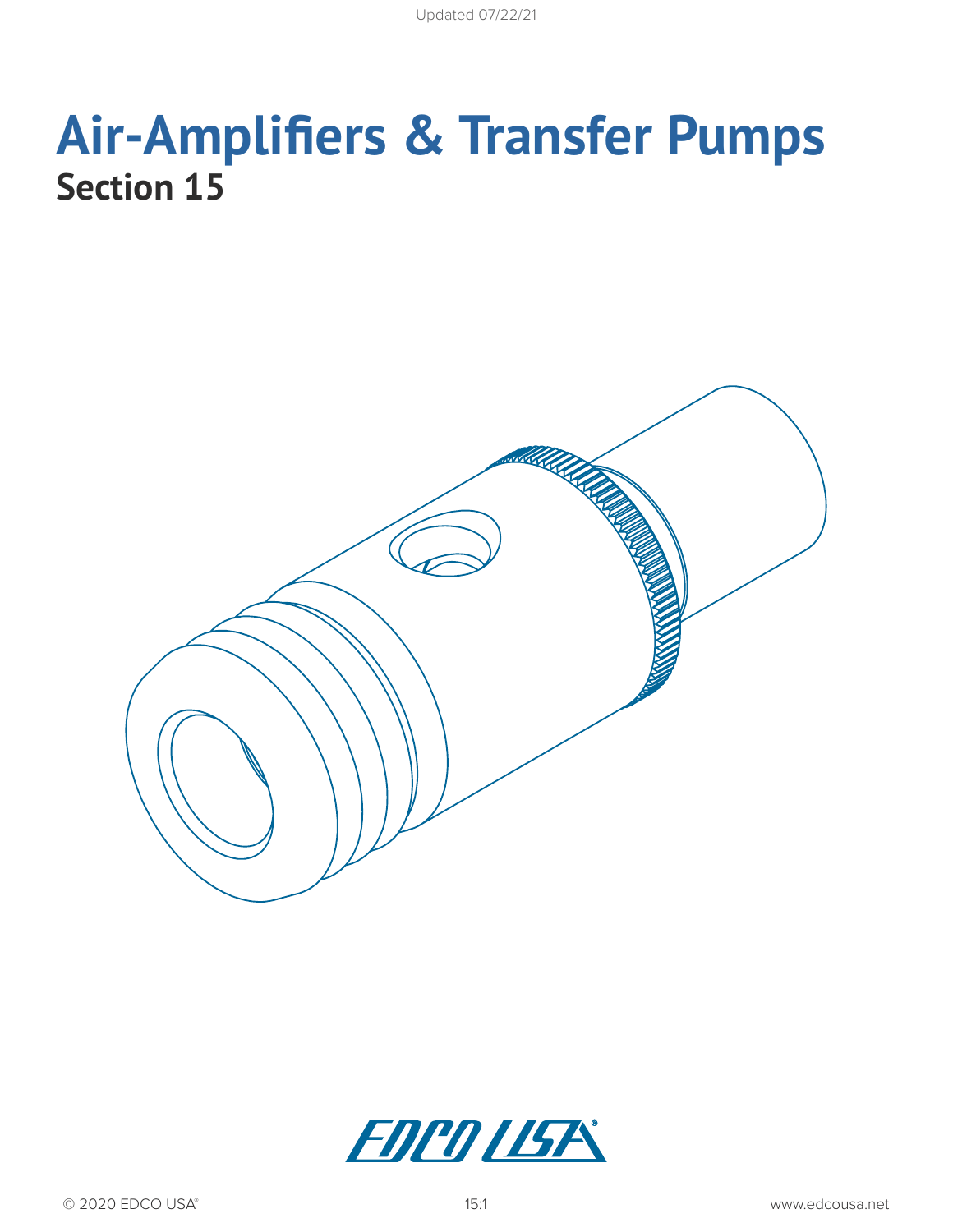

# **Air-Amplifiers**

CD-style pumps use the Coanda effect to draw in large volumes of ambient air in relation to the small amount of compressed air consumed.

Applications include: blow-drying, ventilation and handling highly porous but lightweight parts.

## **Operation**

The Coanda principle employs a nozzle that causes high velocity compressed air to cling to its shaped airfoil wall. Ambient air is drawn into the inlet and down into the center of the vortex formed by the Coanda nozzle so that the discharge air flow at the exhaust is much greater than the

compressed air consumption.

.<br>Loosen the jam nut and turn the Coanda nozzle clockwise, by hand, until it stops, indicating the throat is fully closed. Supply regulated compressed air to the side air supply port and gradually rotate the Coanda nozzle to increase the throat gap until the desired vacuum level or discharge flow is achieved. To minimize air consumption, use the lowest pressure air supply that will yield the desired results. Higher air pressure will increase the airflow but will also increase air consumption. Turning the Coanda nozzle too far open will suddenly cause air flow to reverse direction and the pump will not perform properly.



**CD-500H**



3 [85] 22 [623] 265 [81]

*All performance data presented is a representation of production pumps but is not a guarantee due to variations in local barometric pressure and of mass produced components.*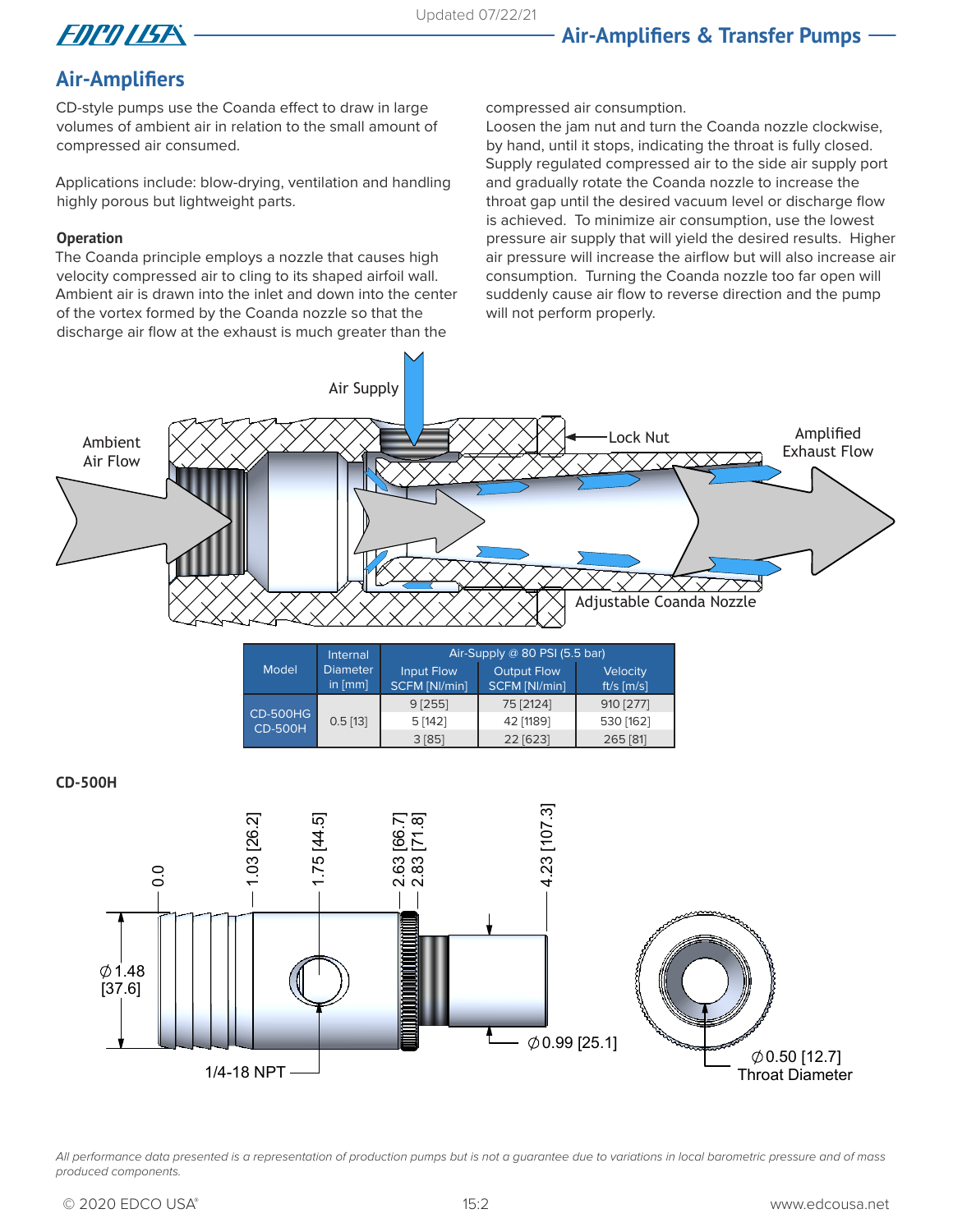

# **CD-500HG**





Direct Transfer Pumps use high velocity compressed air to generate a vacuum in the inlet of a smooth bore tubular body to drawn in bulk dry goods and then convey it in a turbulent air stream through a hose attached to the discharge end of the pump. Plastic pellets, powders, beans, peas, sawdust, and continuous fabric trimmings are only a few examples of the numerous items that can be transferred.

These versatile pumps can also be used to convey small parts from an assembly station at much lower cost than a pick and place device. Select a pump inner diameter that is a little larger than the part's outer diameter then provide generous bends in the discharge hose for free passage of parts. For longer parts, select a pump (and discharge hose) diameter large enough to pass the part diameter but not large enough for the part length. This method will eliminate end-over-end tumbling that can damage parts. At the hose discharge end, direct the parts against hanging curtains or foam rubber to decelerate parts.

Vacuum flow rate, and thus material transfer rate, is easily controlled by simply changing the compressed air supply pressure. Higher air pressure increases the transfer rate. When shutting the pump off, it is good practice to let the pump blow air for a long enough period to allow all parts in the discharge hose to exit.

#### **Principle Of Operation**

Compressed air is supplied to the body port and passes through an annular ring to several nozzles leading into the transfer tube at an angle. The nozzles concentrate the air stream so that it increases to maximum velocity as it passes through the nozzle throat and into the pump transfer tube. The air jets meet in the center and create a powerful vacuum at the tube inlet and a turbulent, spiraling flow at the discharge end. Large quantities of ambient air are ingested along with the material being transferred and, combined with nozzle air, helps to move material through the discharge hose.